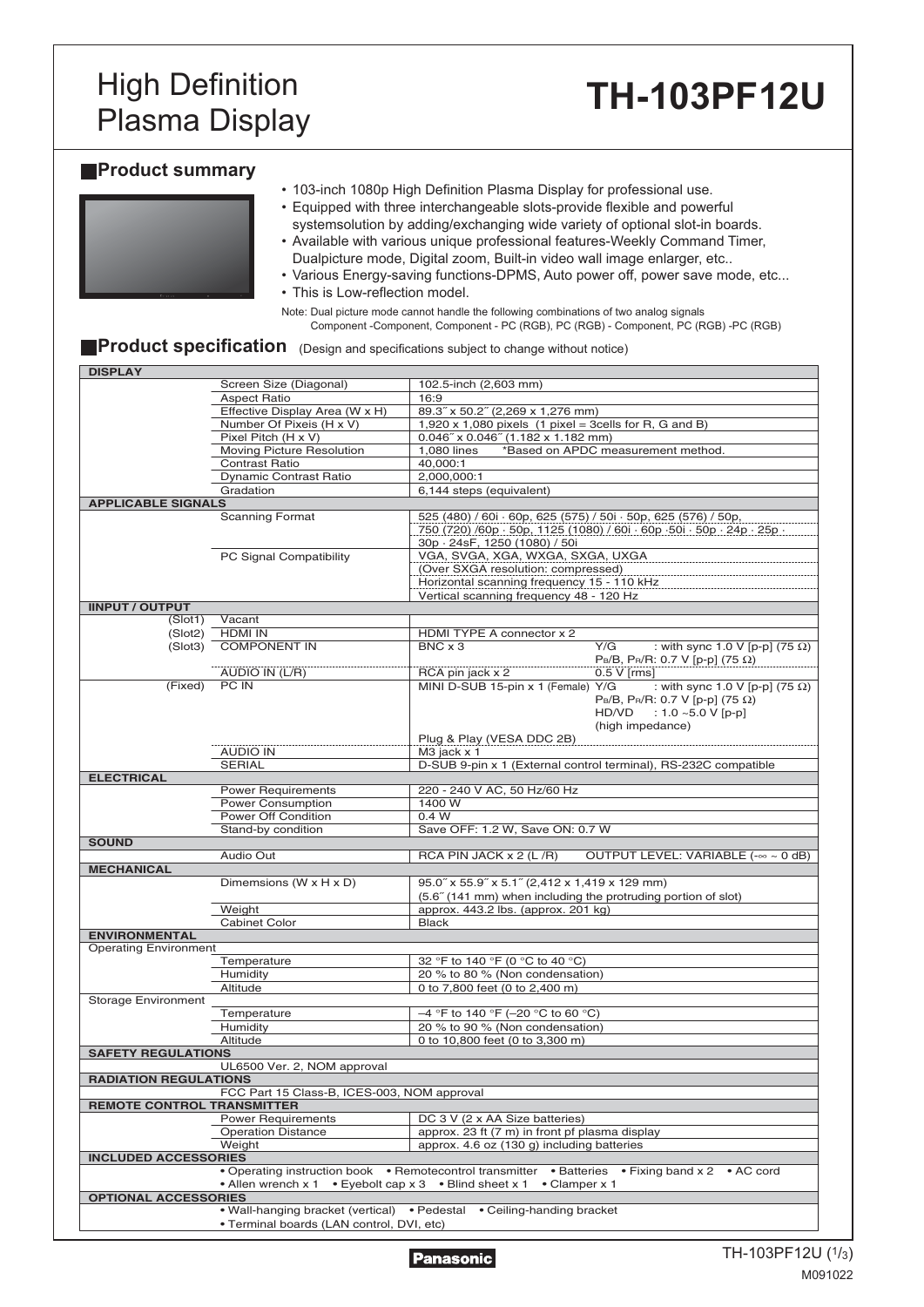

M090911